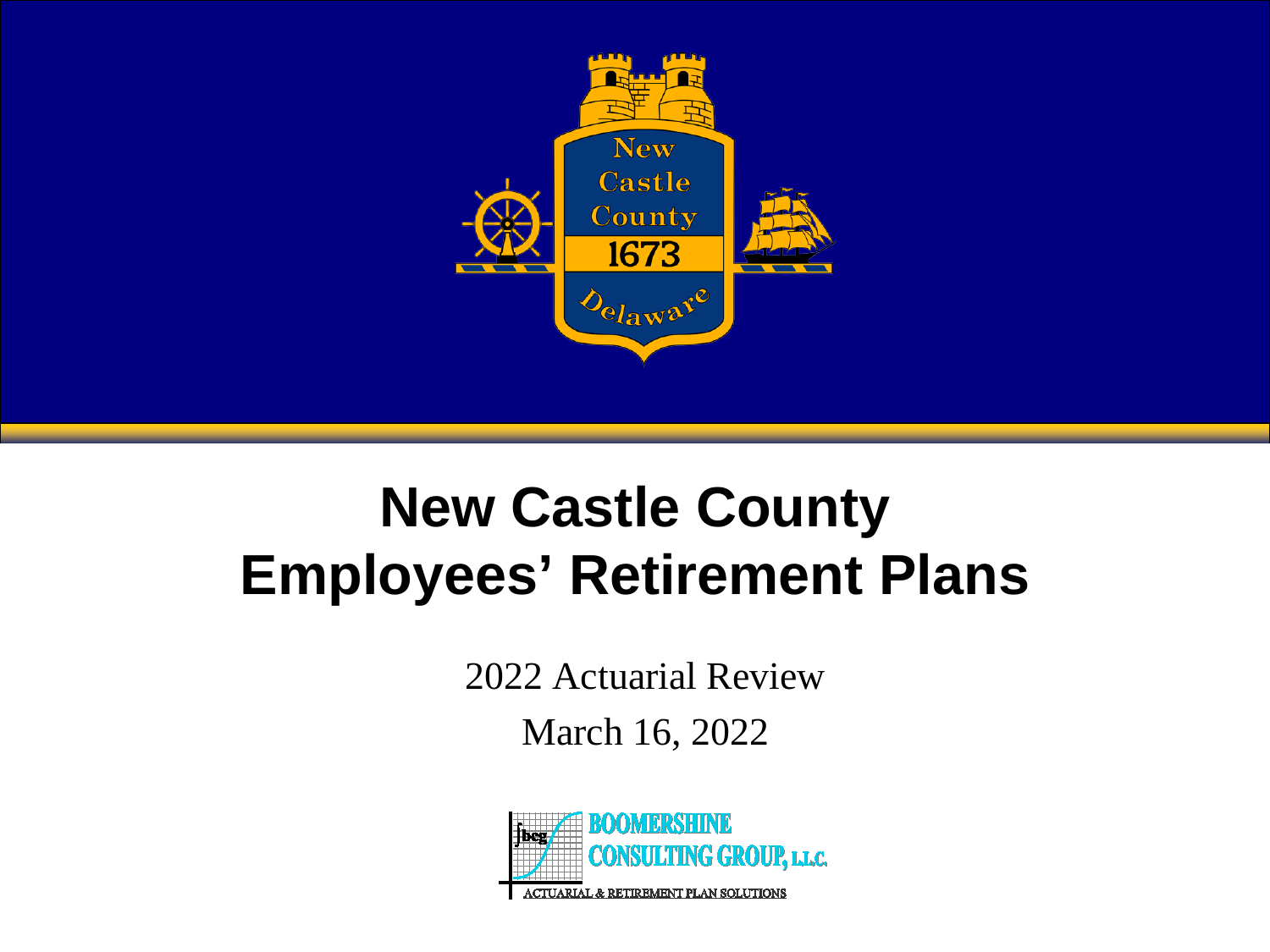

### **1/1/2022 Valuation**

- Valuation Summary
- Changes in Plan Population
- Plan Assets
- Funding Progress
- Actuarially Determined Contribution
- GASB Summary
- Future Outlook
- Conclusions
- Appendix: Results by Plan, Risk and Maturity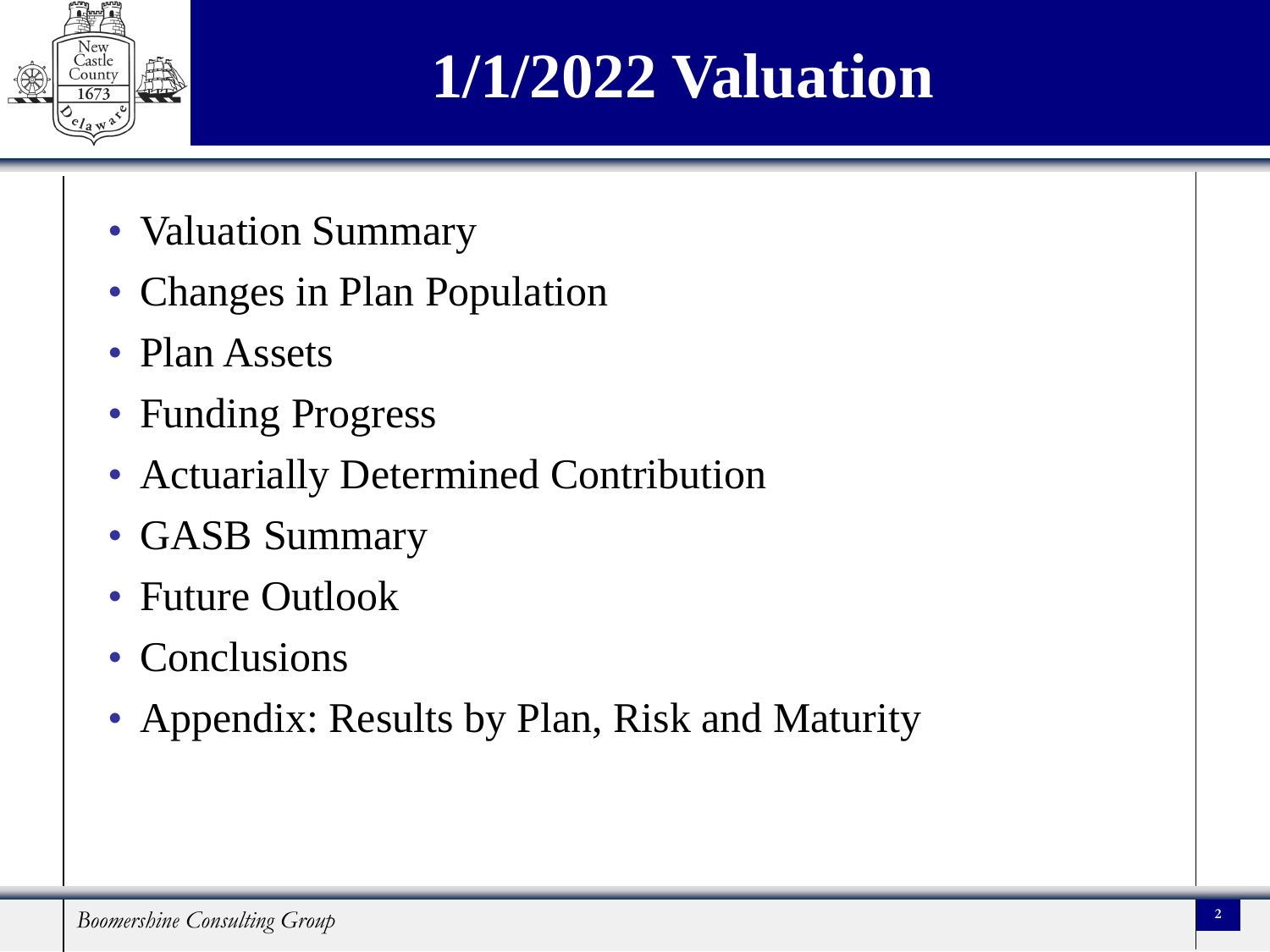

## **Comparative Valuation Summary**

|                                    | 1/1/2021                     | 1/1/2022 | <b>Change</b> |  |  |  |
|------------------------------------|------------------------------|----------|---------------|--|--|--|
| <b>Participants</b>                |                              |          |               |  |  |  |
| Active                             | 1,047                        | 1,046    | $-1$          |  |  |  |
| <b>Inactive</b>                    | 1,517                        | 1,514    | $-3$          |  |  |  |
| Total                              | 2,564                        | 2,560    | $-4$          |  |  |  |
| Average Employee Age               | 50.7                         | 50.0     | $-0.7$        |  |  |  |
| <b>Average Service</b>             | 15.5                         | 14.5     | $-1.0$        |  |  |  |
| Benefits Paid (\$mm)               | \$44.9                       | \$46.3   | $+ $1.4$      |  |  |  |
|                                    | <b>Funding (\$ millions)</b> |          |               |  |  |  |
| Assets (Market)                    | \$515.7                      | \$565.1  | $+$ \$49.3    |  |  |  |
| Assets (Actuarial)                 | \$473.4                      | \$514.4  | $+ $41.0$     |  |  |  |
| <b>Actuarial Accrued Liability</b> | \$703.8                      | \$714.2  | $+ $10.4$     |  |  |  |
| <b>Funding Ratio</b>               | 67.3%                        | 72.0%    | 4.7%          |  |  |  |
| <b>Unfunded Liability</b>          | \$230.4                      | \$199.8  | $-$30.6$      |  |  |  |
|                                    | <b>Contributions</b>         |          |               |  |  |  |
| <b>Contribution Rate, Total</b>    | 38.83%                       | 34.83%   | $-4.00%$      |  |  |  |
| <b>Contribution Rate, Net</b>      | 39.31%                       | 34.03%   | $-5.28%$      |  |  |  |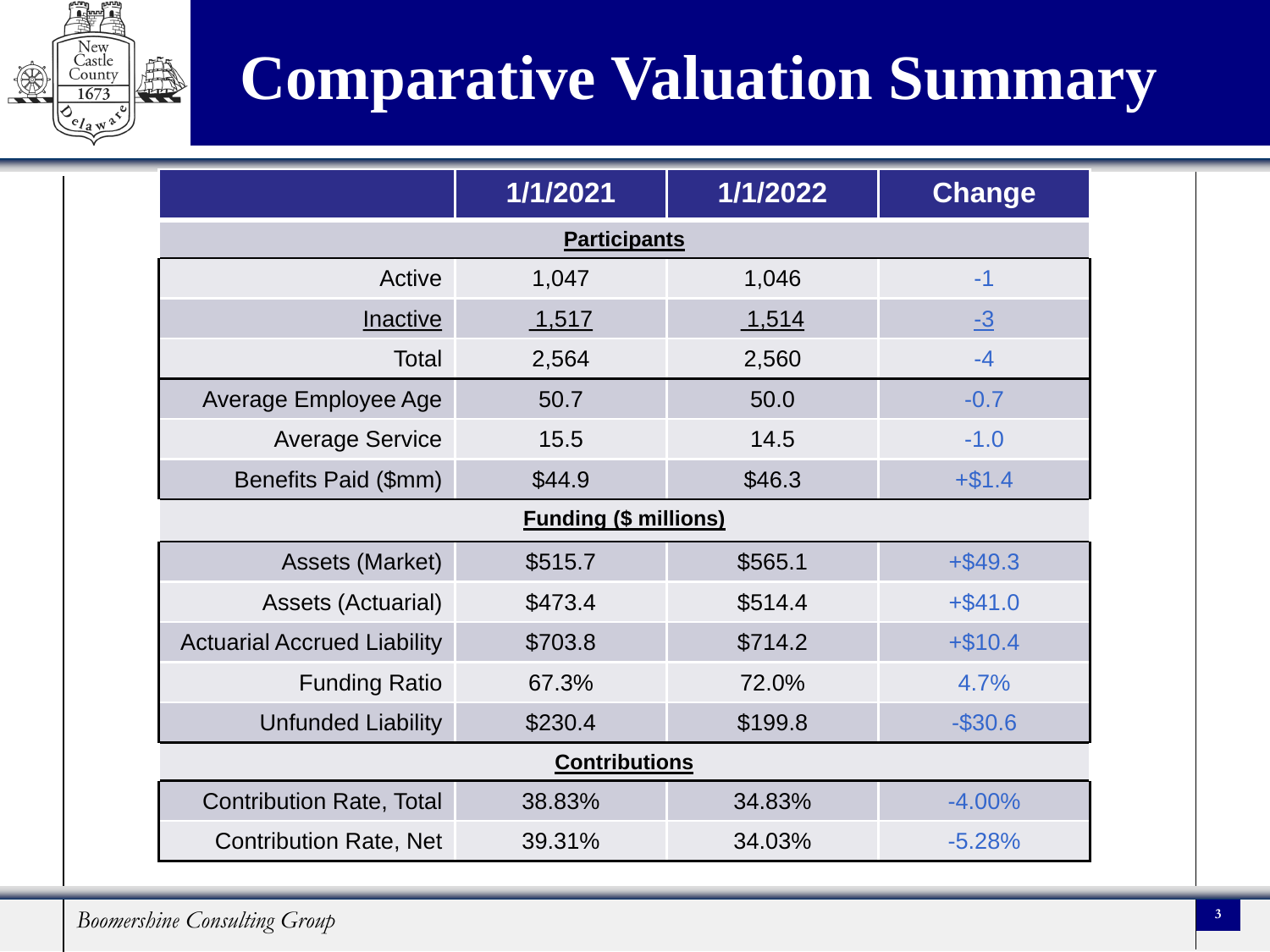

## **Demographic Changes**

|                                                         | <b>Actives</b> | <b>Terminated</b><br><b>Vested</b> | <b>Retired</b> | <b>Disabled</b> | <b>Total</b> | <b>Prior Year</b><br><b>Total</b> |
|---------------------------------------------------------|----------------|------------------------------------|----------------|-----------------|--------------|-----------------------------------|
| <b>County Employees'</b><br><b>Pension Plan</b>         | 103            | 17                                 | 194            | 14              | 328          | 333                               |
| <b>Employees' Retirement</b><br><b>System</b>           |                |                                    |                |                 |              |                                   |
| - Police<br>- General Personnel                         | 5<br>468       | $\overline{0}$<br>56               | 314<br>816     | 1<br>22         | 320<br>1,362 | 324<br>1,390                      |
| <b>Alternative Pension</b><br><b>Plan (closed plan)</b> | $\overline{4}$ | $\mathbf{1}$                       | 23             | $\overline{0}$  | 28           | 29                                |
| <b>Crossing Guards</b><br><b>Pension Plan</b>           | 67             | 5                                  | 51             | $\overline{0}$  | 123          | 126                               |
| <b>County 2011</b><br><b>Pension Plan</b>               | 399            | $\overline{0}$                     | $\overline{0}$ | $\overline{0}$  | 399          | 362                               |
| <b>Total</b>                                            | 1,046          | 79                                 | 1,398          | 37              | 2,560        | 2,564                             |
| % of Workforce in County 2011 Plan: 38%                 |                |                                    |                |                 |              |                                   |

(% of Payroll =  $34%$ )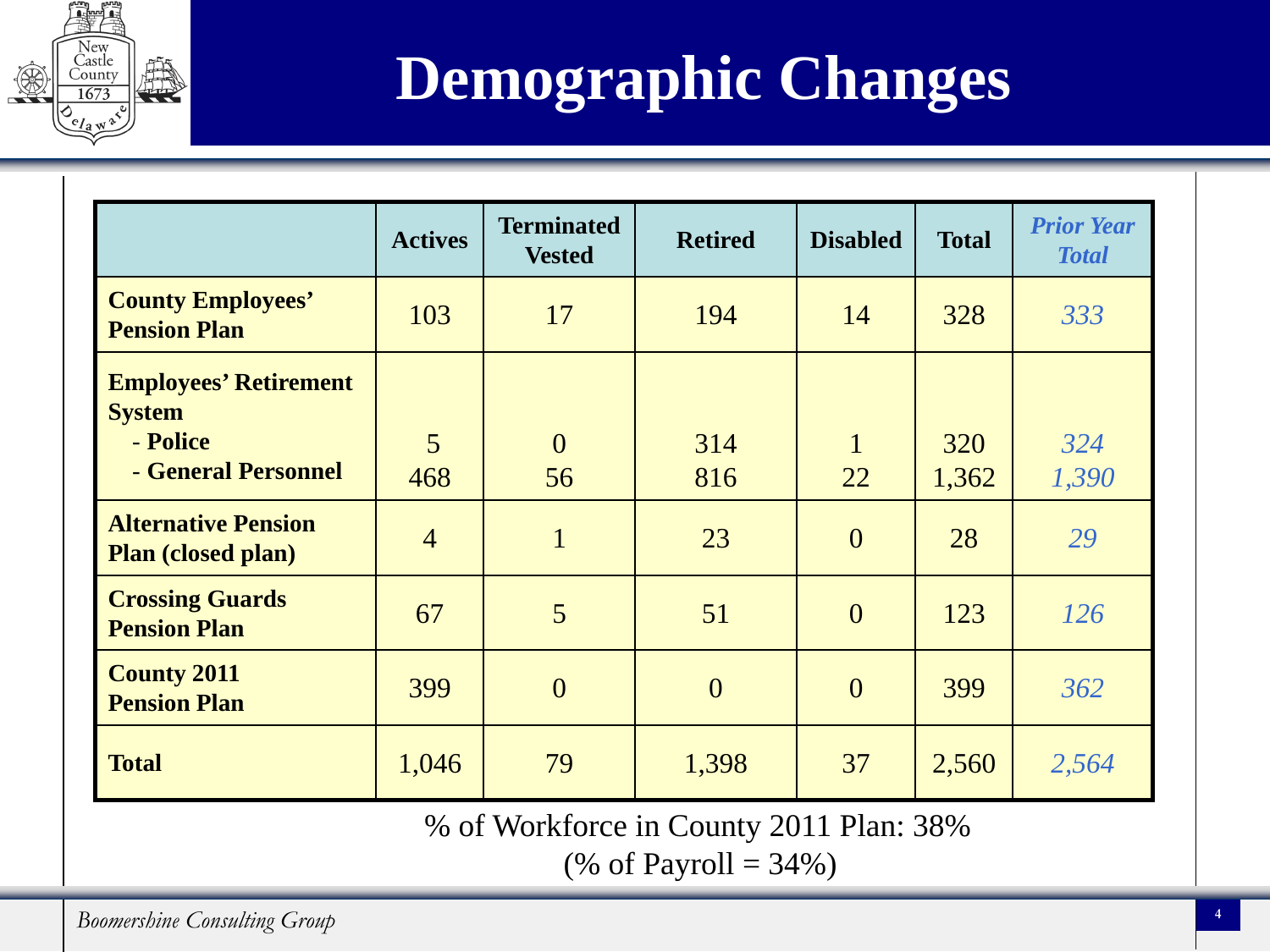

#### **Plan Assets**

| <b>Market Value of Assets 1/1/2021</b>                                                         |                  | \$515,711,498    |
|------------------------------------------------------------------------------------------------|------------------|------------------|
| <b>Contributions</b>                                                                           | \$33,201,578     |                  |
| <b>Income</b>                                                                                  | 4,617,290        |                  |
|                                                                                                |                  | \$37,818,868     |
| <b>Unrealized Appreciation and Other</b><br><b>Investment Proceeds, Net of Investment Fees</b> |                  | 58,481,272       |
| <b>Benefit Payments</b>                                                                        | $(\$46,272,178)$ |                  |
| <b>Expenses</b>                                                                                | (684,718)        |                  |
|                                                                                                |                  | $(\$46,956,896)$ |
| Market Value of Assets as of 12/31/2021                                                        |                  | \$565,054,742    |

**Boomershine Consulting Group 5**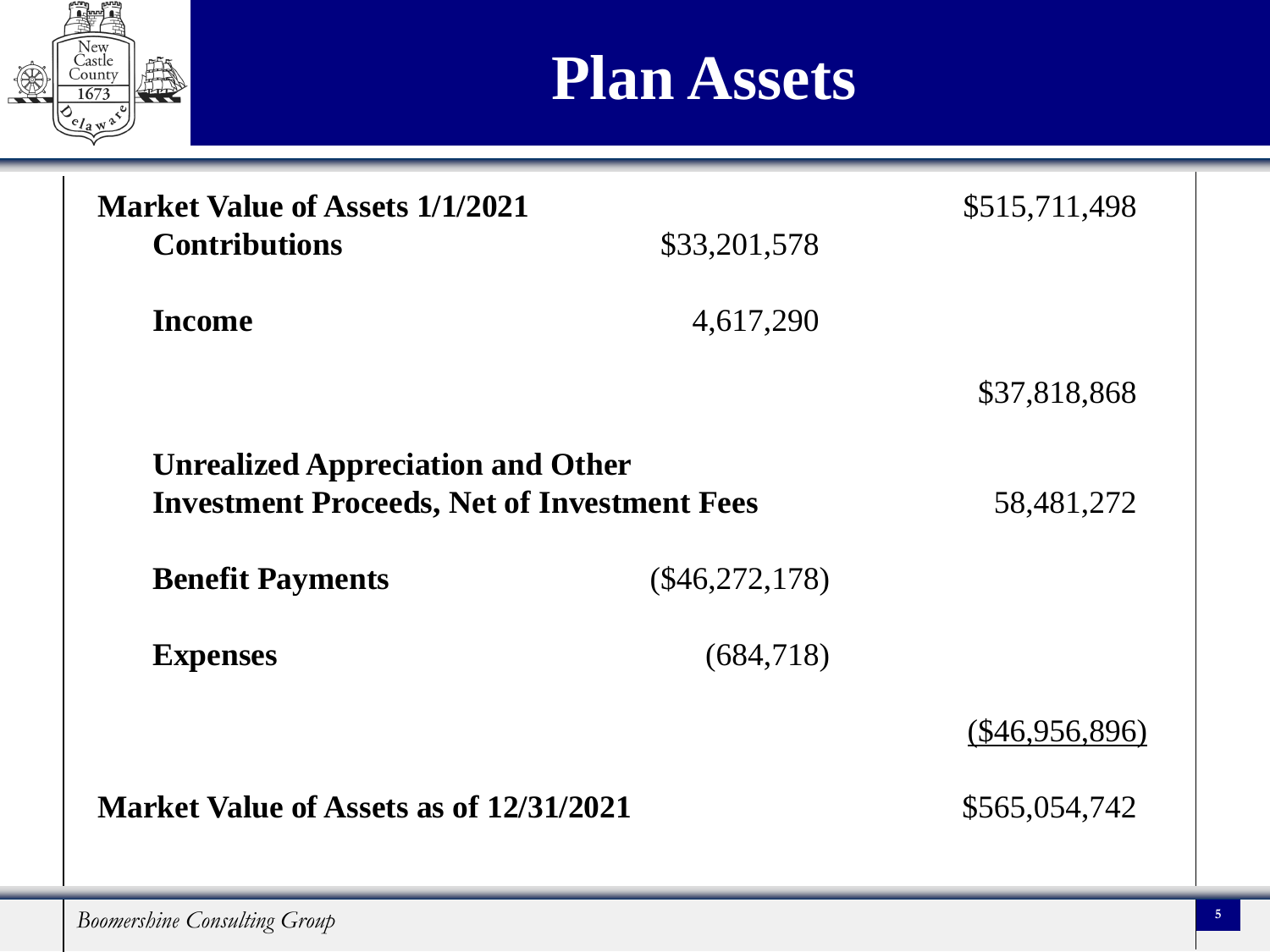



|                                 | 1/1/2021      | 1/1/2022      |
|---------------------------------|---------------|---------------|
| <b>Market Value</b>             | \$515,711,498 | \$565,054,742 |
| <b>Investment Return</b>        | 13.8%         | 12.9%         |
| <b>Actuarial Value*</b>         | \$473,385,898 | \$514,386,619 |
| <b>Investment Return</b>        | 10.0%         | 12.3%         |
| <b>Unrecognized Gain/(Loss)</b> | \$42,325,600  | \$50,668,123  |

\* Note: Actuarial Value of Assets is based on 5-year smoothing of investment gains/losses.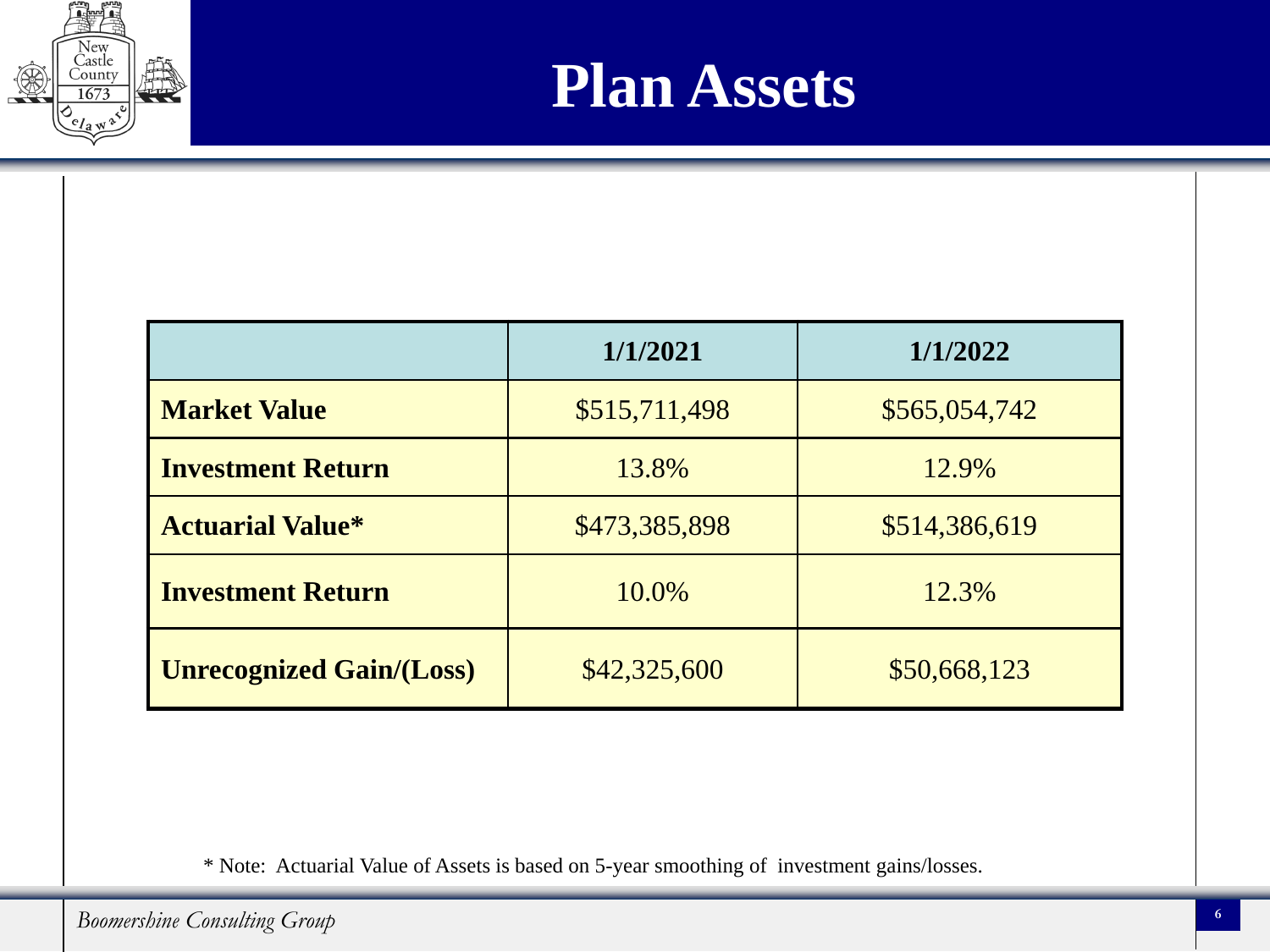

#### **Actuarial Value of Assets**

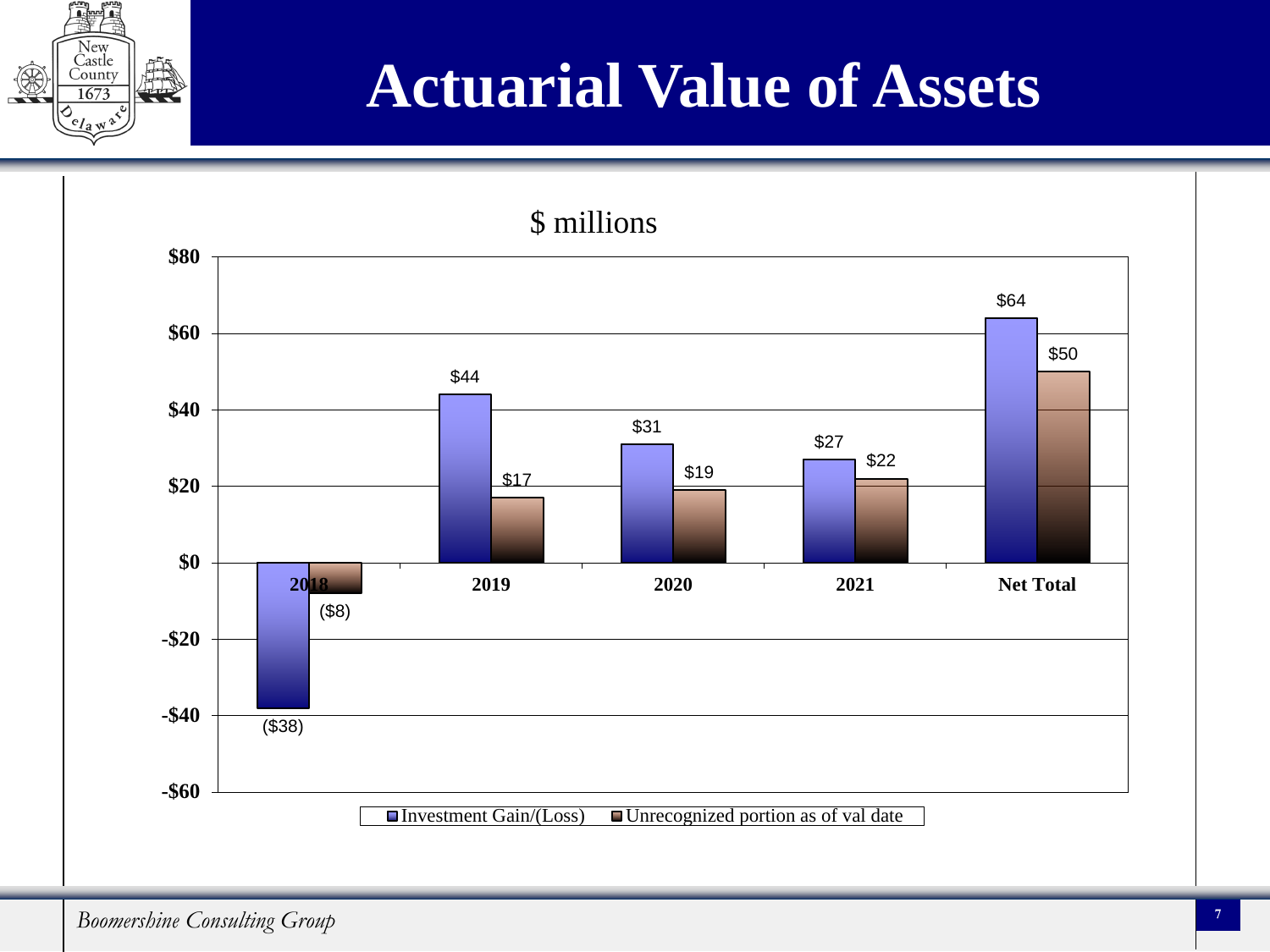#### **Rates of Return Market and Actuarial Asset Values**



Castle Count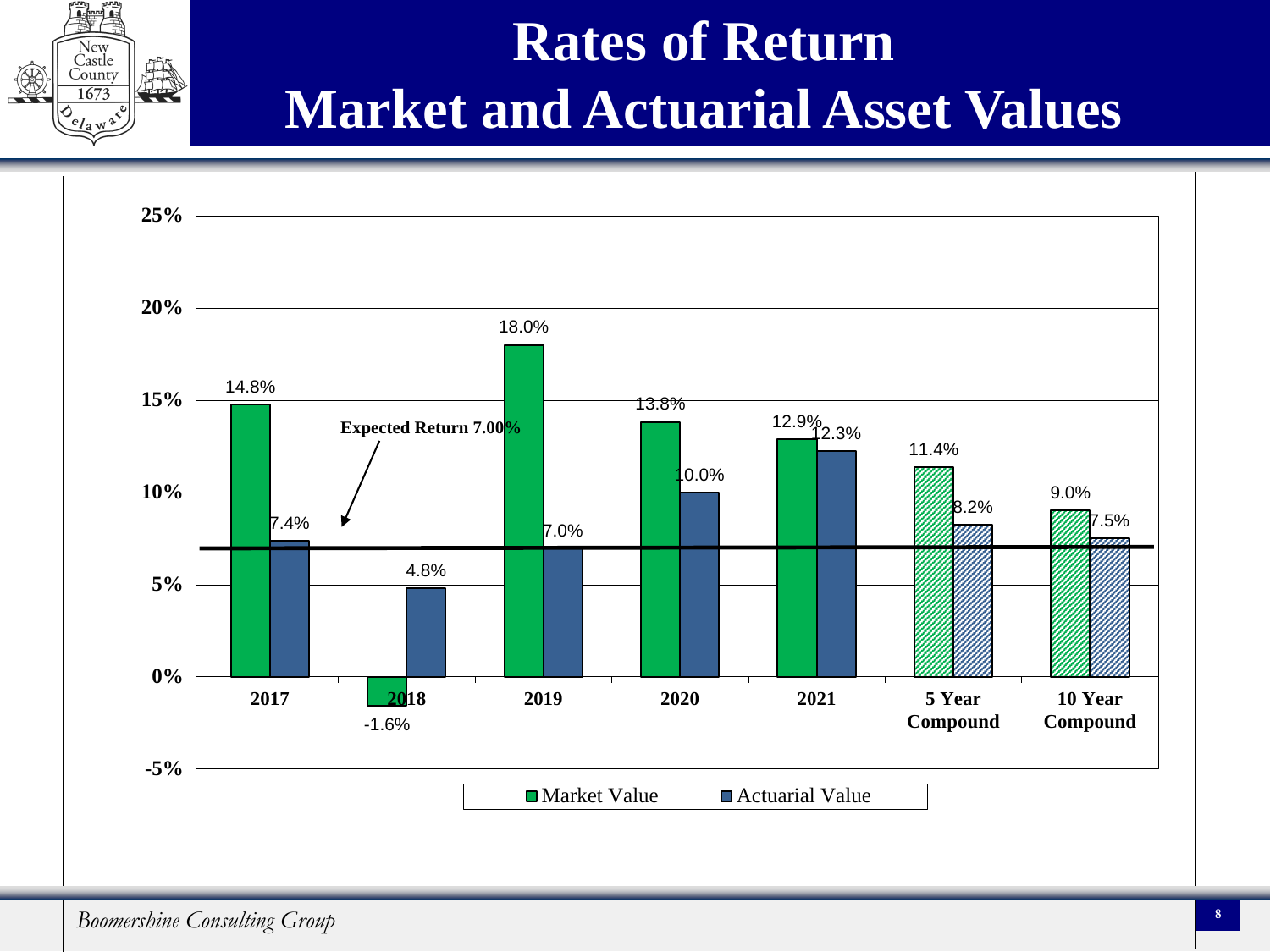

### **Valuation Approach**

- 1/1/2021 Actuarial Liability (based on 1/1/2021 data) "Rolled Forward" to 1/1/2022
	- Increased for normal cost
	- Increased for interest
	- Decreased for benefits paid
- Actual Assets and Contributions Recognized through 12/31/2021
- Each year's investment gain or loss recognized over 5 years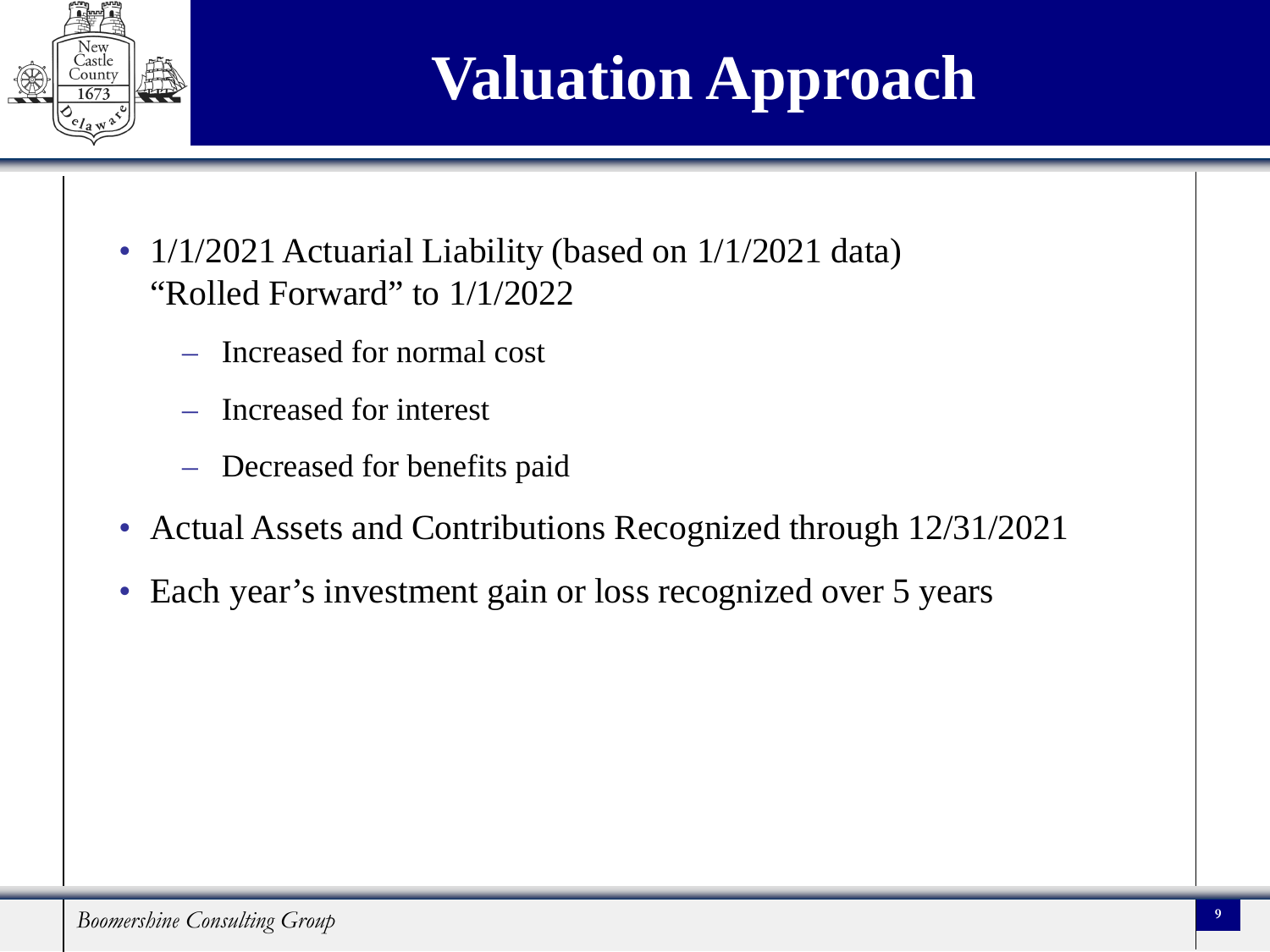

|                                             | 1/1/2021      | 1/1/2022      |
|---------------------------------------------|---------------|---------------|
| <b>Actuarial Accrued Liability (AAL)</b>    | \$703,817,614 | \$714,175,176 |
| <b>Actuarial Value of Assets (AVA)</b>      | 473,385,898   | 514,386,619   |
| <b>Unfunded Actuarial Accrued Liability</b> | \$230,431,716 | \$199,788,557 |
| <b>Funded Ratio (AVA/AAL)</b>               | 67.3%         | 72.0%         |

| <b>Present Value of Accumulated Benefits</b><br>$(PVAB)^*$ | \$668,906,941 | \$677,539,004 |
|------------------------------------------------------------|---------------|---------------|
| <b>Market Value of Assets (MVA)</b>                        | 515,711,498   | \$565,054,742 |
| <b>Funded Ratio (MVA/PVAB)</b>                             | 77.1%         | 83.4%         |

\* Unit Credit Basis: no future accruals

New Častle<br>County 167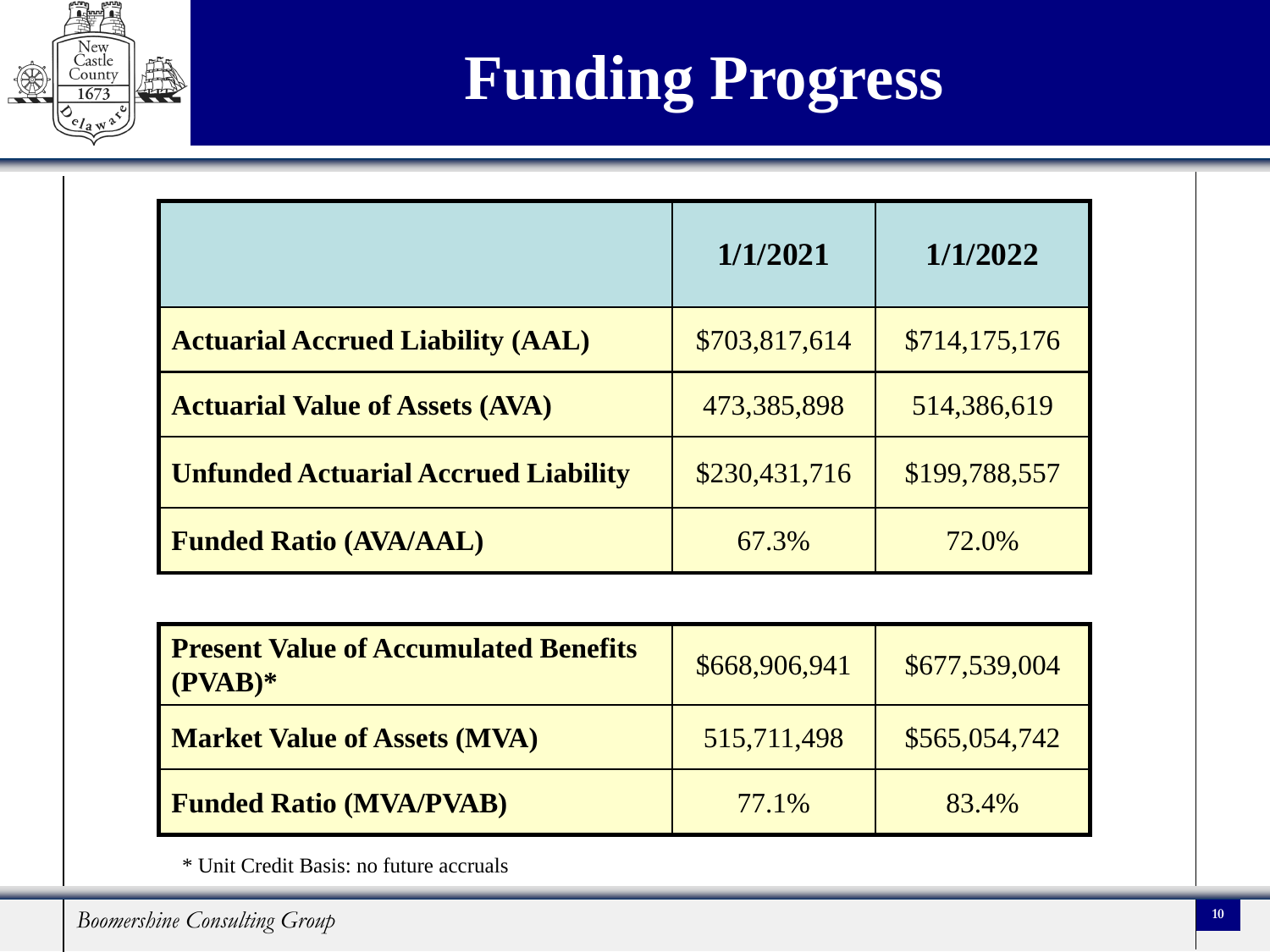

#### **Actuarially Determined Employer Contribution (ADEC)**

|                                                 | <b>Fiscal 2022</b> | <b>Fiscal 2023</b> |
|-------------------------------------------------|--------------------|--------------------|
| <b>Total Normal Cost with Expenses</b>          | \$7,885,000        | \$7,660,000        |
| <b>% of Valuation Payroll</b>                   | 11.85%             | 10.48%             |
| <b>Employee Contributions</b>                   | (2,670,000)        | (2,690,000)        |
| <b>Net County Normal Cost</b>                   | 5,215,000          | 4,971,000          |
| <b>% of Valuation Payroll</b>                   | 7.84%              | 6.80%              |
| <b>Amortization of UAAL</b>                     | 24,084,000         | 22,231,000         |
| <b>Total as of Beginning of Plan Year</b>       | 29,298,000         | 27,201,000         |
| <b>Total as of End of Plan Year (ADEC)</b>      | \$31,349,000       | \$29,106,000       |
| <b>Expected State Subsidy*</b>                  | (4,070,000)        | (3,658,000)        |
| <b>Total Net of Expected State Contribution</b> | \$27,279,000       | \$25,448,000       |
| % of Payroll                                    | 38.83%             | 34.83%             |
| % of Payroll (4 Primary Plans)**                | 39.31%             | 34.03%             |

\*The Expected State contribution amounts are estimated based on a 3-year rolling average

\*\*Includes offset for Crossing Guards and expected additional County Contribution for the Police Plan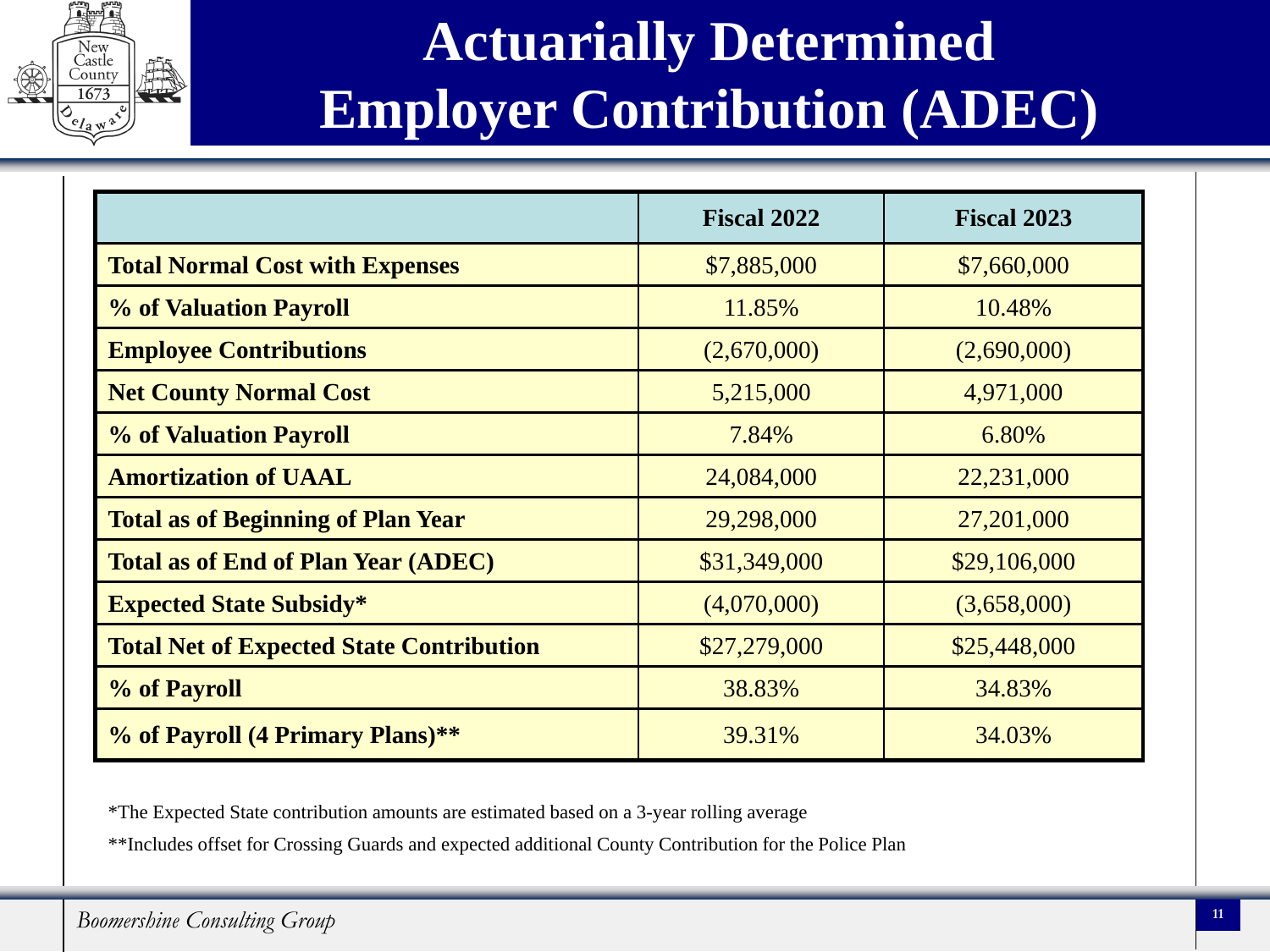

#### **County Contributions by Group**

|                             | <b>County</b>                 |                | <b>Retirement System</b> | <b>Alternate</b> | County       | <b>Crossing</b><br><b>Guards</b> | <b>Total</b> |
|-----------------------------|-------------------------------|----------------|--------------------------|------------------|--------------|----------------------------------|--------------|
|                             | <b>Pension</b><br><b>Plan</b> | <b>General</b> | <b>Police</b>            |                  | 2011         |                                  |              |
|                             |                               |                | <b>Fiscal Year 2022</b>  |                  |              |                                  |              |
| <b>Contribution</b>         | \$2,452,000                   | \$17,427,000   | \$6,580,000              | \$29,000         | \$690,000    | \$102,000                        | \$27,279,000 |
| as % of Pay                 | 27.82%                        | 46.71%         | 653.56%                  | 9.24%            | 3.27%        | 5.95%                            | 38.83%       |
|                             |                               |                |                          |                  |              |                                  |              |
| <b>Subtotal</b> (excluding  |                               |                |                          |                  | \$26,944,000 |                                  |              |
| <b>Crossing Guards</b> )    |                               |                |                          |                  | 39.31%       |                                  |              |
| as % of Pay*                |                               |                |                          |                  |              |                                  |              |
|                             |                               |                | <b>Fiscal Year 2023</b>  |                  |              |                                  |              |
| <b>Contribution</b>         | \$2,430,000                   | \$17,243,000   | \$4,818,000              | \$27,000         | \$831,000    | \$100,000                        | \$25,448,000 |
| as % of Pay                 | 27.77%                        | 46.68%         | 687.92%                  | 9.82%            | 3.37%        | 5.70%                            | 34.83%       |
|                             |                               |                |                          |                  |              |                                  |              |
| <b>Subtotal (excluding)</b> |                               |                |                          |                  | \$24,270,000 |                                  |              |
| <b>Crossing Guards</b> )    |                               |                |                          |                  | 34.03%       |                                  |              |
| as % of Pay*                |                               |                |                          |                  |              |                                  |              |

• Includes offset for Crossing Guards and expected additional County Contribution for the Police Plan

• Crossing Guards =  $$99,952$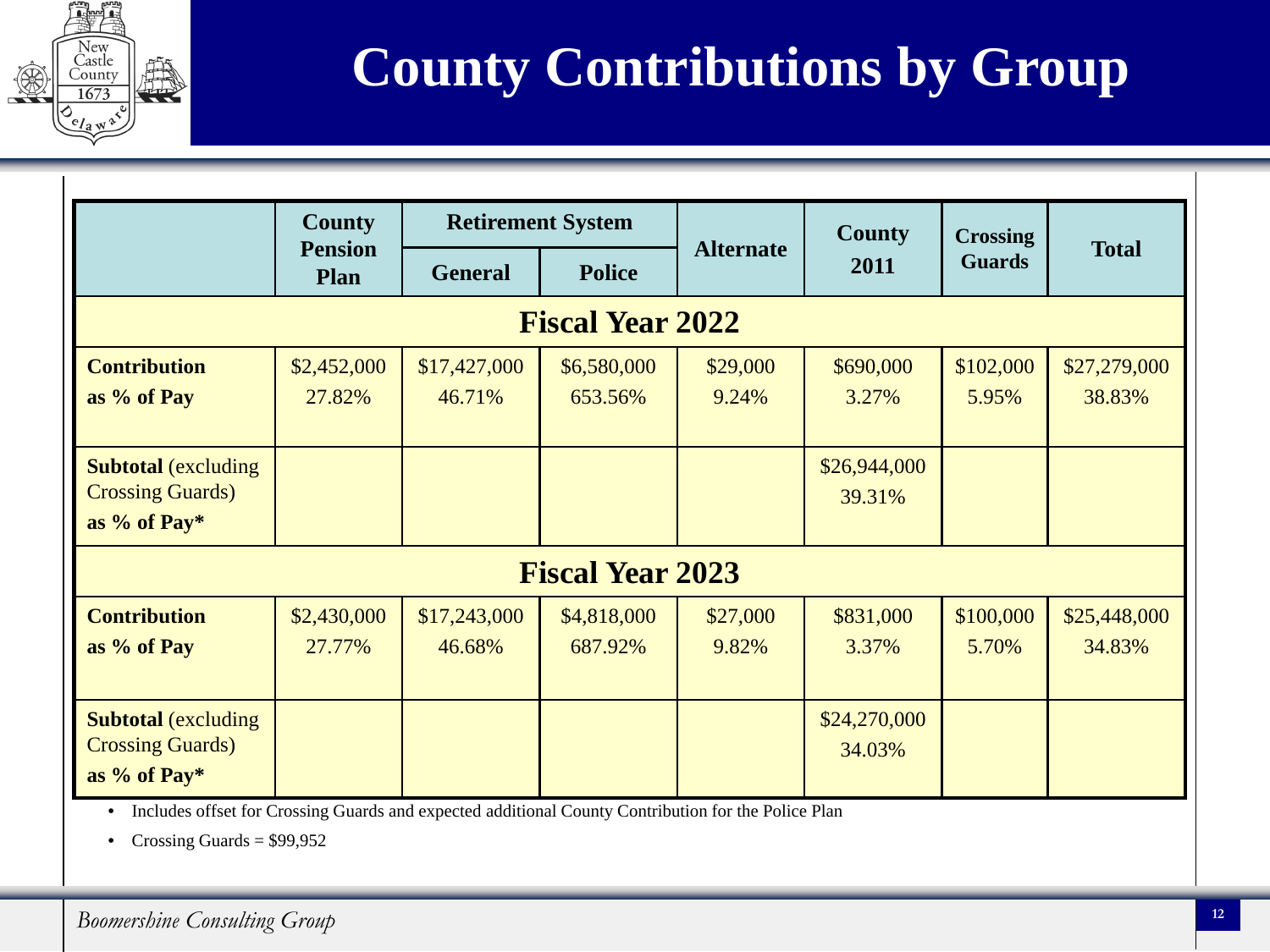

#### **Accounting/Funding Comparison**

|                                                 | <b>Funding</b>                                  | <b>GASB 67</b>                             |
|-------------------------------------------------|-------------------------------------------------|--------------------------------------------|
| <b>Measurement Date</b>                         | 1/1/2022                                        | 6/30/2021                                  |
| <b>Actuarial Liability</b>                      | \$714,175,176<br>(Actuarial Accrued Liability)  | \$709,028,826<br>(Total Pension Liability) |
| <b>Plan Assets*</b>                             | \$514,386,619 (AVA)                             | $$552,356,443$ (MVA)                       |
| <b>Funded Ratio:</b><br><b>Assets/Liability</b> | 72.0%                                           | 77.9%                                      |
| <b>Unfunded Liability</b>                       | \$199,788,557<br>(Unfunded Actuarial Liability) | \$156,672,383<br>(Net Pension Liability)   |

\* GASB .– Market Value of Assets

Funding – Actuarial (Smoothed) Value of Assets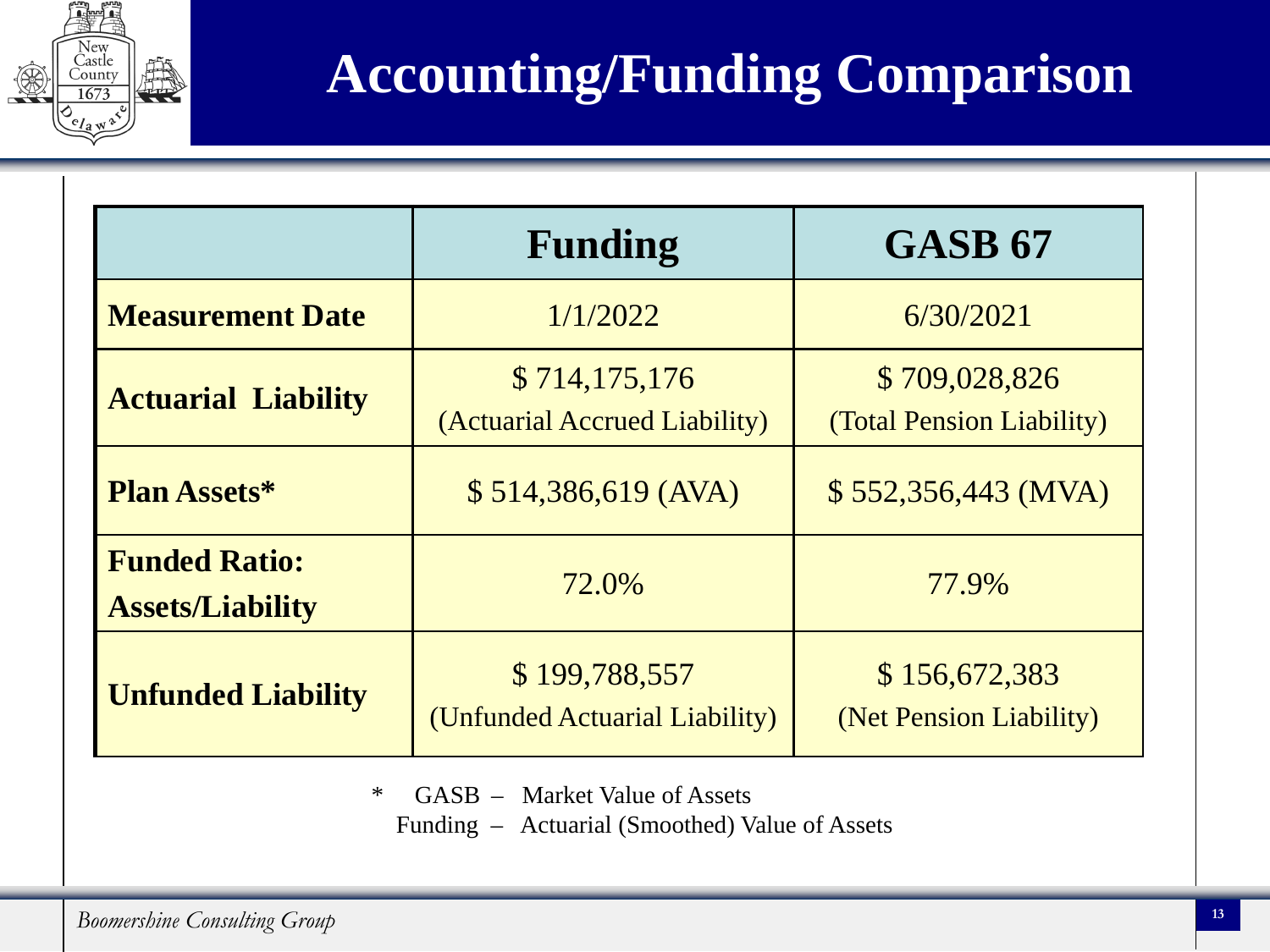

## **Future Outlook - Funding**

#### **1. BASELINE: NO GAINS OR LOSSES**

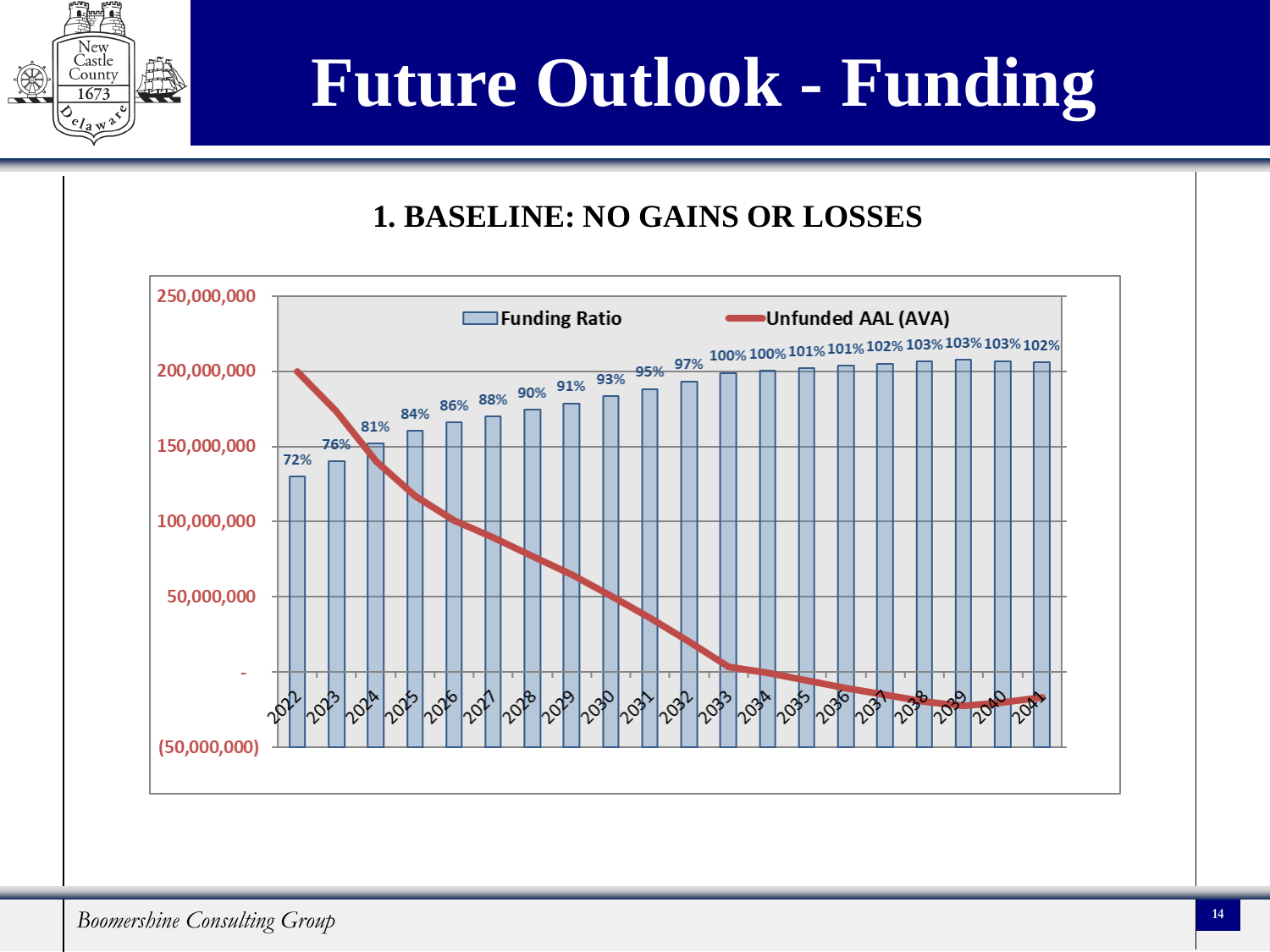

## **Future Outlook - Cost**

#### **1. BASELINE: NO GAINS OR LOSSES**

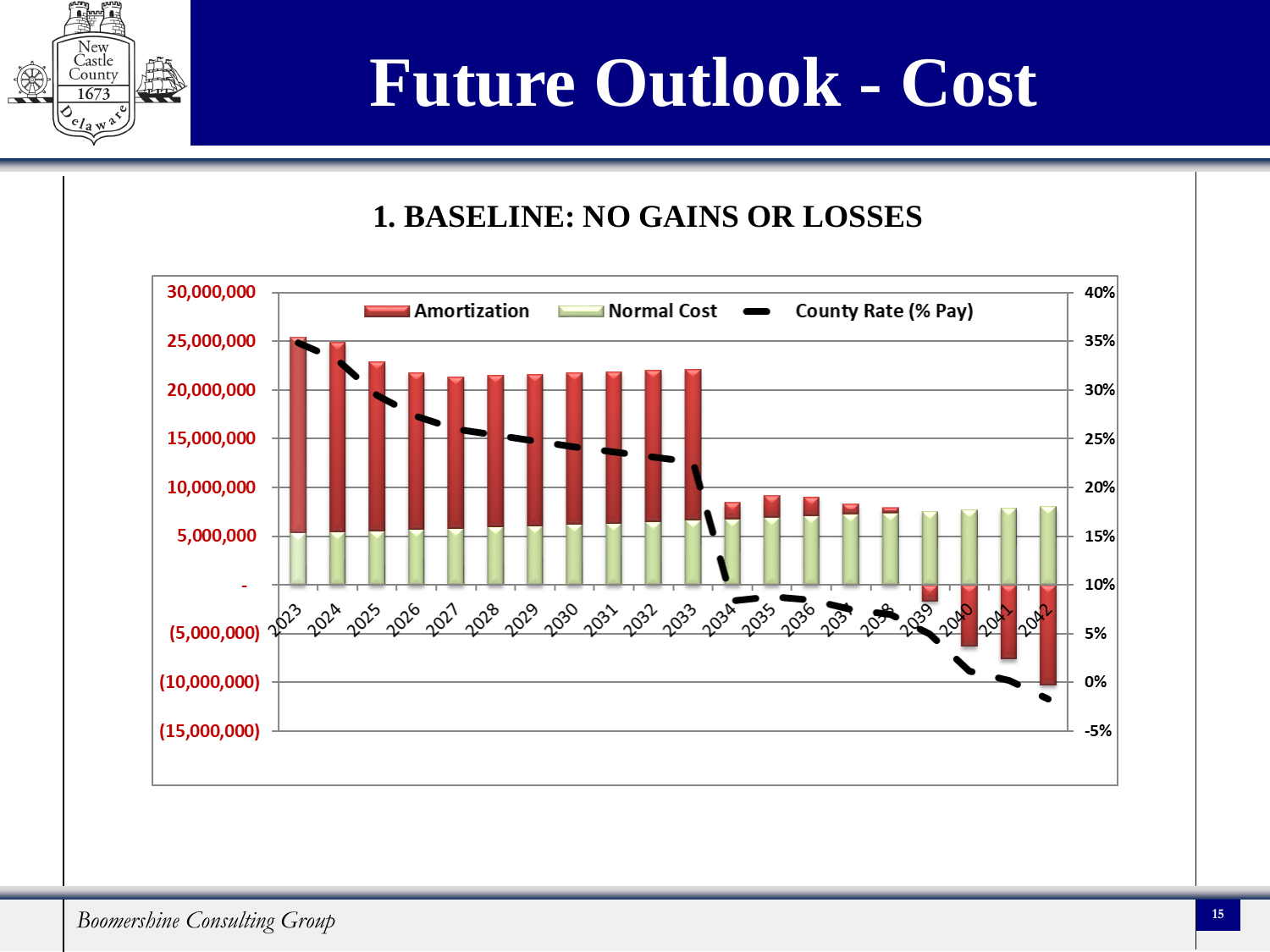

## **Future Outlook - Funding**

#### **2. STRESS TEST: -10% in 2022 (then 7%/yr)**

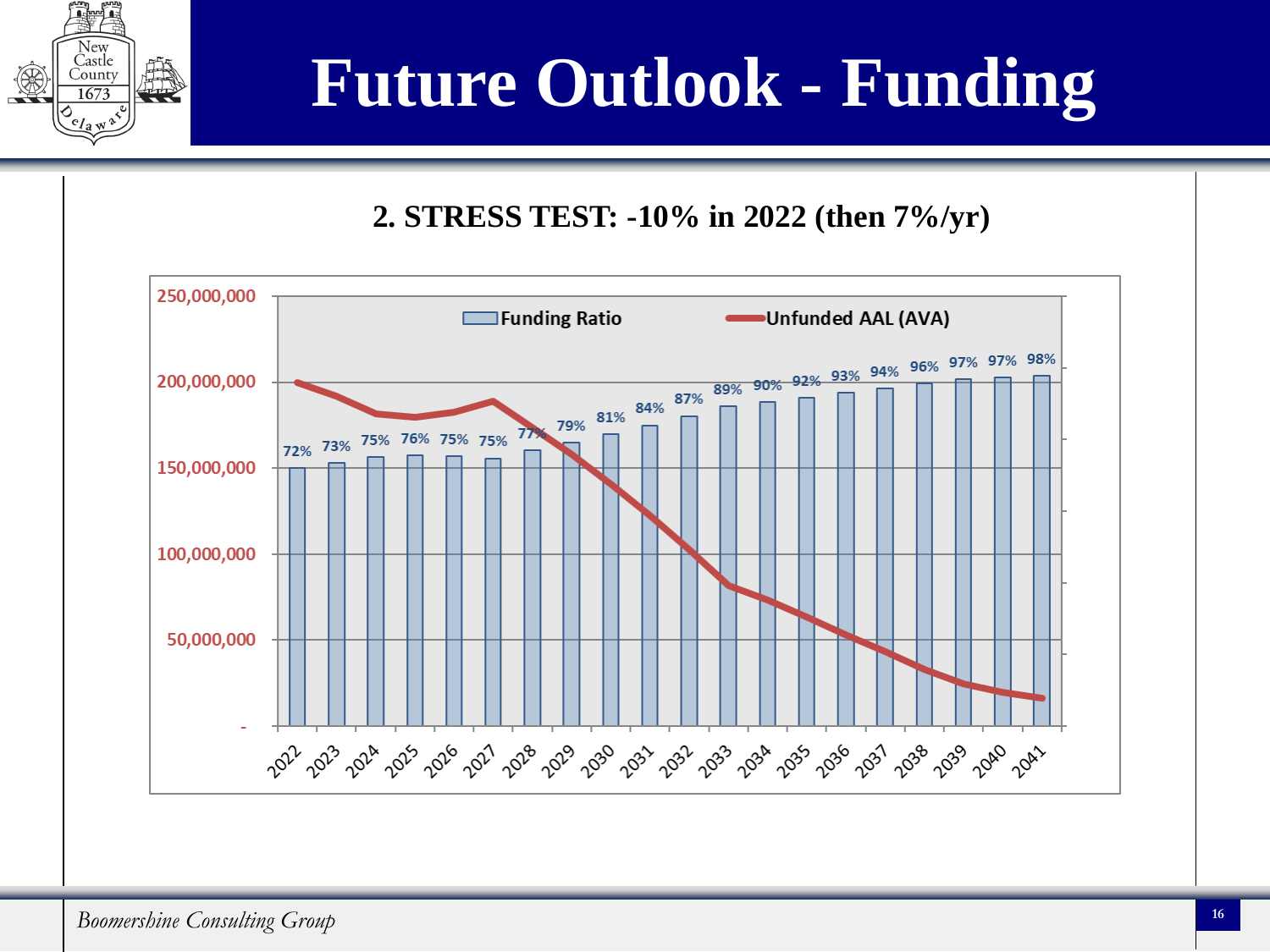

## **Future Outlook - Cost**

#### **2. STRESS TEST: -10% in 2022 (then 7%/yr)**

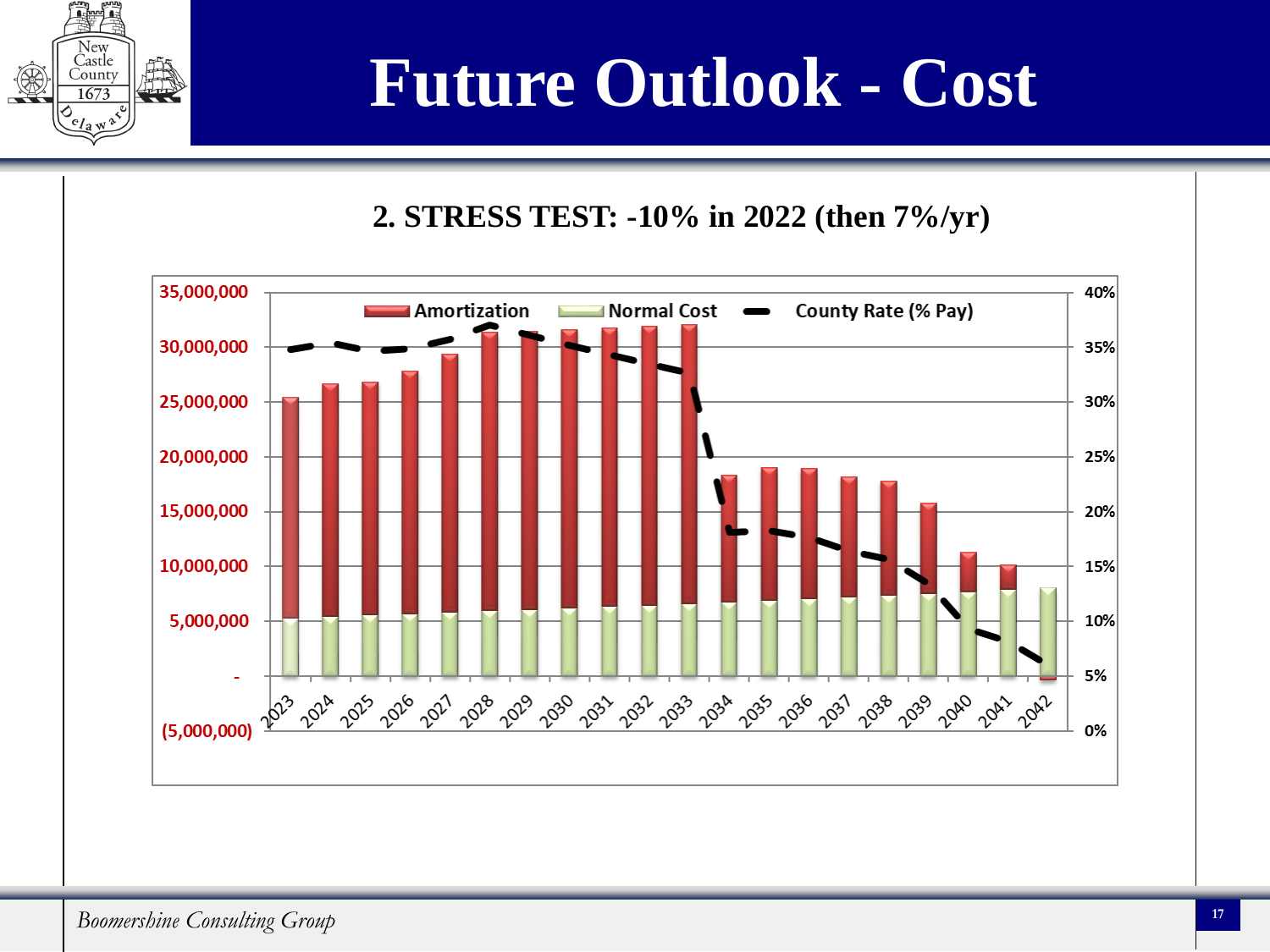

## **Conclusions**

- Funded Status
	- Investment gains are still helping
	- Demographic experience improved funding slightly
	- Net impact, UAAL is lower and funding ratio has improved
- Actuarial Contributions
	- County Rate: decreased % of pay
	- Estimated amount decreased by about \$2 million
- Future Outlook
	- Recent investment gains will buffer possible future losses
	- Significant funding improvement in base case, and about a decade of contributions near the current amount
	- Growth of 2011 Plan population continues to decrease the overall Normal Cost rate (% of payroll), County rate is currently about 7% of payroll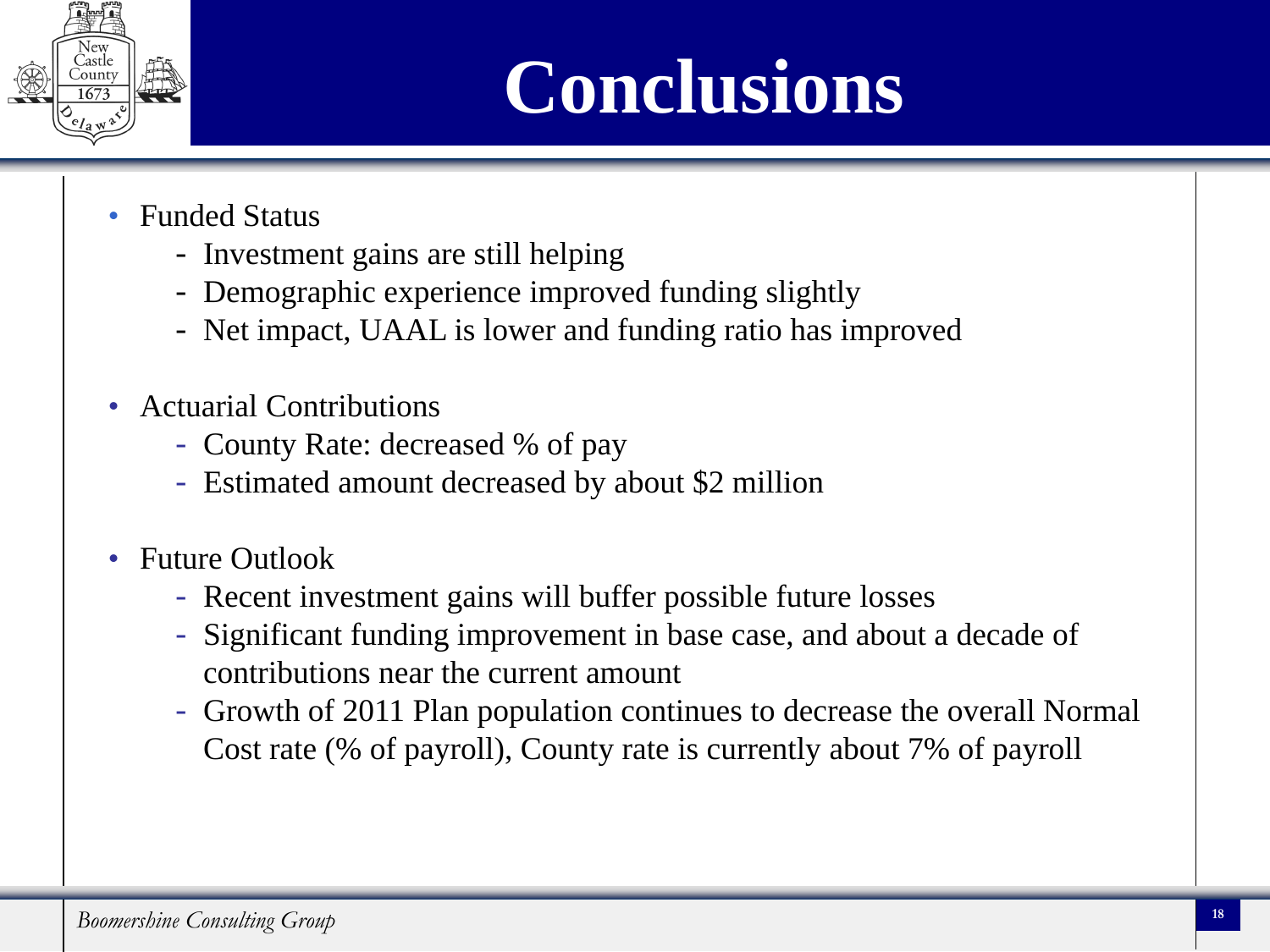

# **Appendix:** Risk Assessment & Plan Maturity Valuation Results by Plan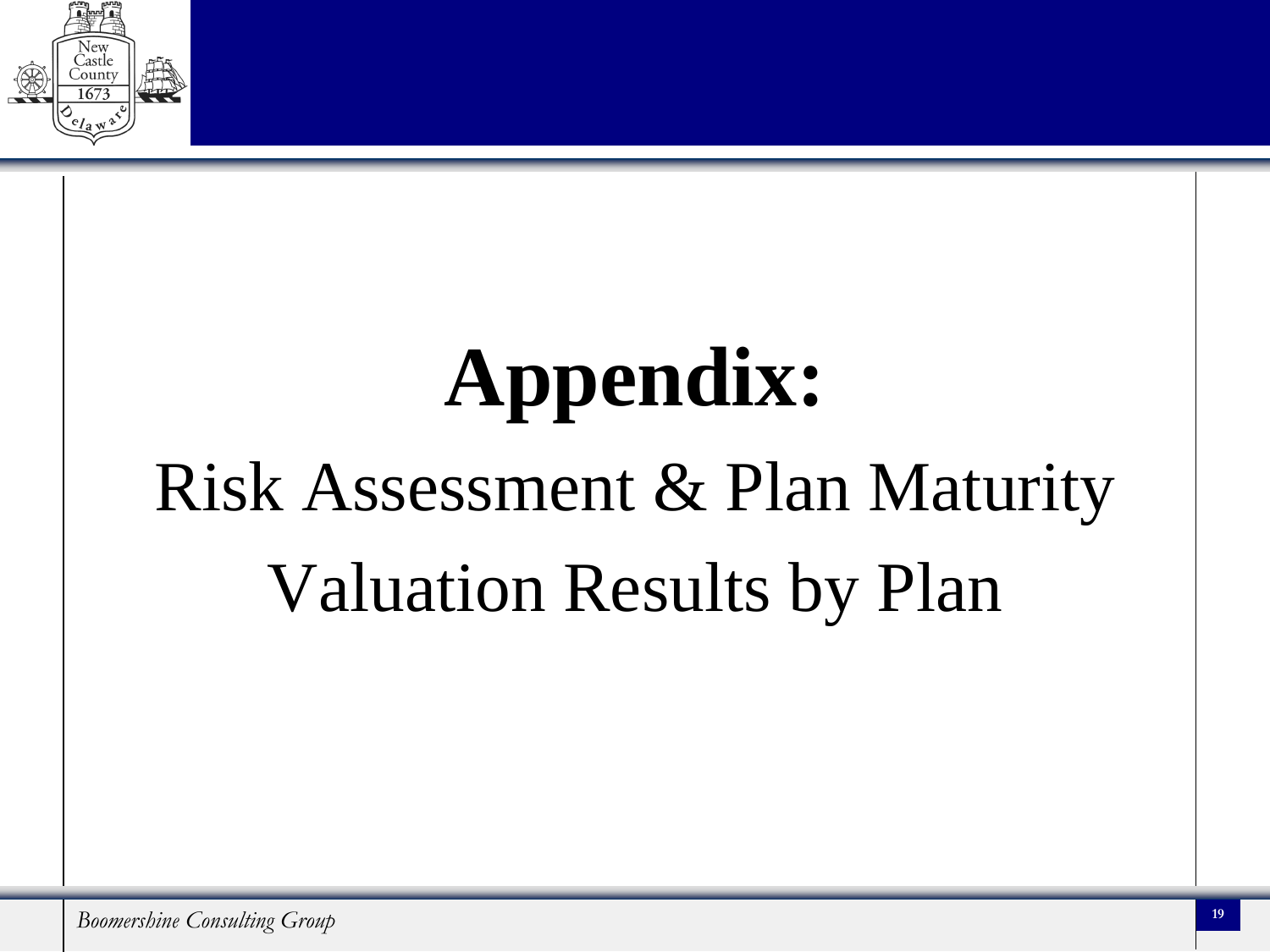

### **Risk Assessment**

| As of $1/1/2022$ (\$ mm)       | Current Return<br><b>Assumption</b> | 2% Lower<br><b>Per Year</b> |
|--------------------------------|-------------------------------------|-----------------------------|
| Actuarial Liability (AAL)      | \$714.2                             | \$878.1                     |
| Plan Assets (AVA)              | 514.4                               | 514.4                       |
| <b>Unfunded Liability</b>      | \$199.8                             | \$363.8                     |
| <b>Funding Ratio</b>           | 72%                                 | 59%                         |
| <b>Employer Contribution</b>   | \$25.4                              | \$45.2                      |
| <b>Total Contribution Rate</b> | 34.83%                              | 59.95%                      |

| As of $1/1/2022$ (\$ mm)       | <b>Current Mortality</b><br><b>Assumption</b> | 20%<br><b>Lower</b><br><b>Mortality Rates</b> |
|--------------------------------|-----------------------------------------------|-----------------------------------------------|
| Actuarial Liability (AAL)      | \$714.2                                       | \$738.3                                       |
| Plan Assets (AVA)              | 514.4                                         | 514.4                                         |
| <b>Unfunded Liability</b>      | \$199.8                                       | \$223.9                                       |
| <b>Funding Ratio</b>           | 72%                                           | 70%                                           |
| <b>Employer Contribution</b>   | \$25.4                                        | \$28.0                                        |
| <b>Total Contribution Rate</b> | 34.83%                                        | 37.11%                                        |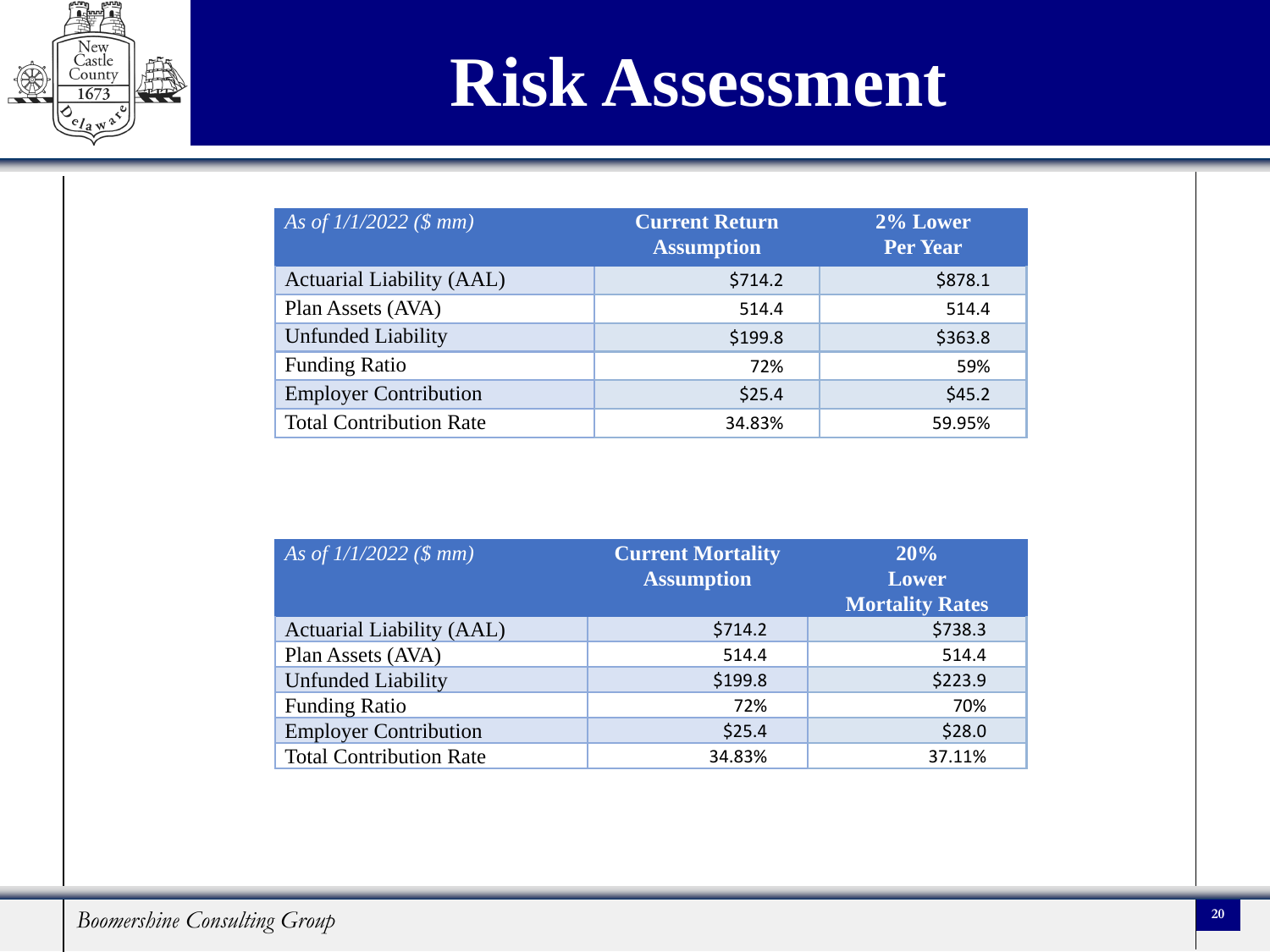## **Plan Maturity**



New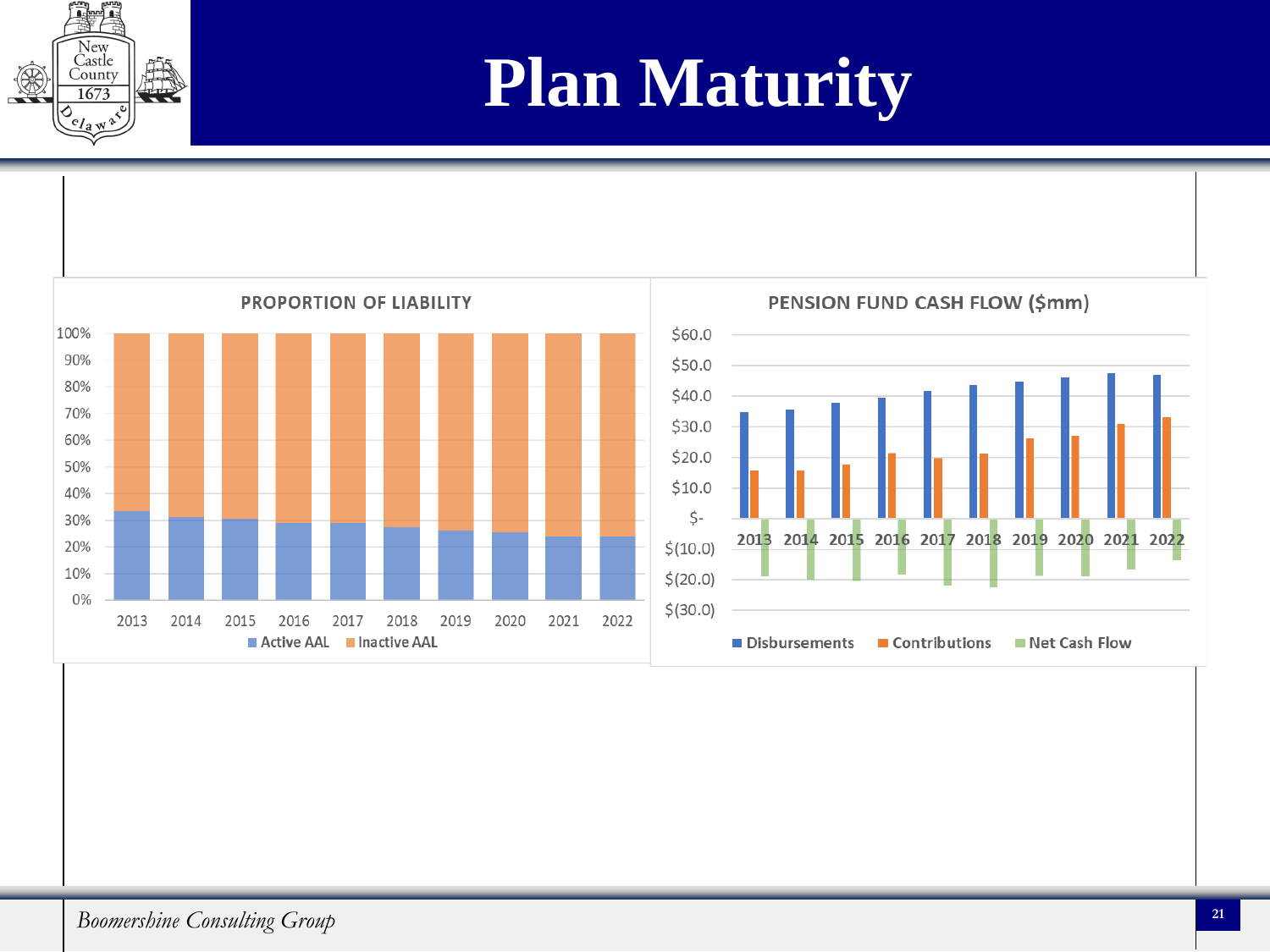

## **Allocation of Assets**

| <b>EMPLOYEES' RETIREMENT PLANS</b> |                                                   |                                    |               |                                         |                                  |             |               |
|------------------------------------|---------------------------------------------------|------------------------------------|---------------|-----------------------------------------|----------------------------------|-------------|---------------|
|                                    | County<br><b>Employees</b><br><b>Pension Plan</b> | <b>General</b><br><b>Personnel</b> | <b>Police</b> | <b>Alternate</b><br><b>Pension Plan</b> | <b>Crossing</b><br><b>Guards</b> | County 2011 | <b>Total</b>  |
| Actuarial Accrued Liability        | \$60,032,086                                      | \$400,329,021                      | \$244,314,316 | \$591,736                               | \$2,130,632                      | \$6,777,385 | \$714,175,176 |
| Actuarial Value of Assets*         | 43,238,274                                        | 288,338,071                        | 175,968,053   | 426,199                                 | 1,534,594                        | 4,881,430   | 514,386,619   |
| <b>Unfunded Accrued Liability</b>  | \$16,793,812                                      | \$111,990,950                      | \$68,346,263  | \$165,537                               | \$596,038                        | \$1,895,955 | \$199,788,557 |

\* Allocated based on proportion of total Actuarial Accrued Liability, for the purpose of assigning costs to groups